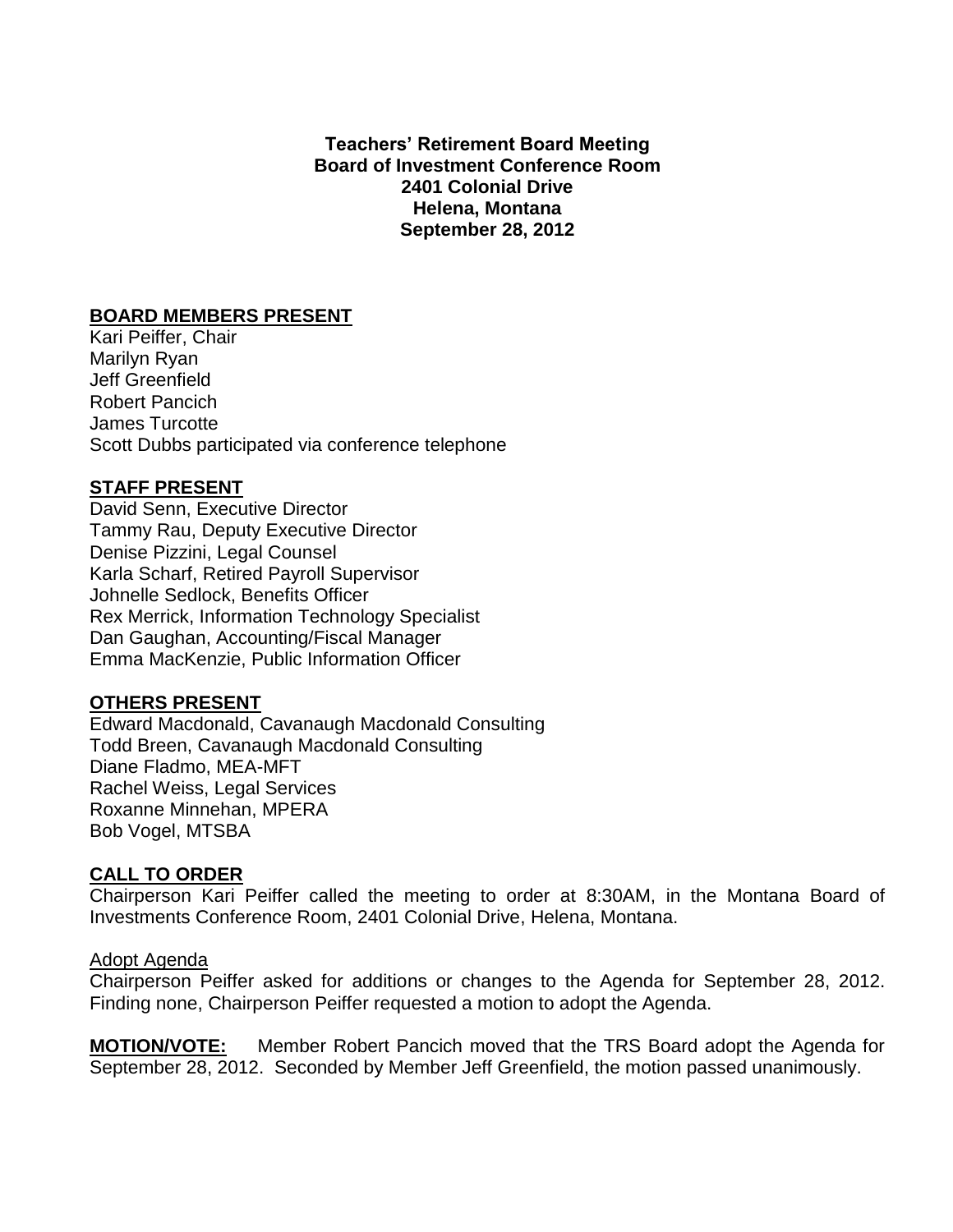## Approval of Minutes

Chairperson Peiffer called for changes to the August 7, 2012 Board Meeting Minutes. Finding none, Chairperson Peiffer requested a motion to adopt the August 7, 2012 Board Minutes.

**MOTION/VOTE:** Member Marilyn Ryan moved that the TRS Board adopt the August 7, 2012, Board Meeting Minutes. Seconded by Member Greenfield, the motion passed unanimously.

## Public Comment on Board Related Items

Chairperson Peiffer called for public comment on Board related items. No public comments were made.

# **ACTUARIAL VALUATION**

Todd Green and Ed Macdonald of Cavanaugh Macdonald Consulting presented the Actuary Valuation Results as of July 1, 2012. Mr. Green explained the Basic Benefit Financing Equation of Pension funding and the value of pre-funding the system. In the long term, this equation can never be out of balance. The prefunding of retirement plans is important. Market asset return is 2.21% versus 7.75% expected return (5.54% less than expected). Funding declined from 61.53% to 59.24%. As of July 1, 2012, TRS has a \$1.96 billion unfunded liability and is not meeting its 30 year amortization goal. Current statutory contribution rates already fund twothirds of the liability leaving a shortfall of about \$870 million. This represents a 4.89% gap between current contribution rates and being actuarially funded over 30 years. If the legislature does nothing in 2013, the retirement system would need to earn a 9.00% rate of return in order for current statutory contributions to be sufficient.

Mr. Pancich questioned if funding is guaranteed by the Montana constitution for the MPERA Defined Contribution plan.

Roxanne Minnehan, Executive Director, MPERA responded, no.

Chairperson Peiffer called for public comment.

Diane Fladmo, MEA-MFT commented that they are on board with the SAVA plan of a 1% contribution increase for employees and that the SAVA Committee is continuing to meet. There is also a cash balance plan proposed, and others are interested in a defined contribution plan; MEA-MFT is not interested in either one for our members.

# **MOTION/VOTE:**

Member Greenfield moved that the TRS Board adopt the Actuarial Valuation Results Report. Seconded by Member Jim Turcotte, the motion passed unanimously.

# Scott Dubbs joined the meeting vial conference telephone

# **EXECUTIVE DIRECTOR'S REPORT**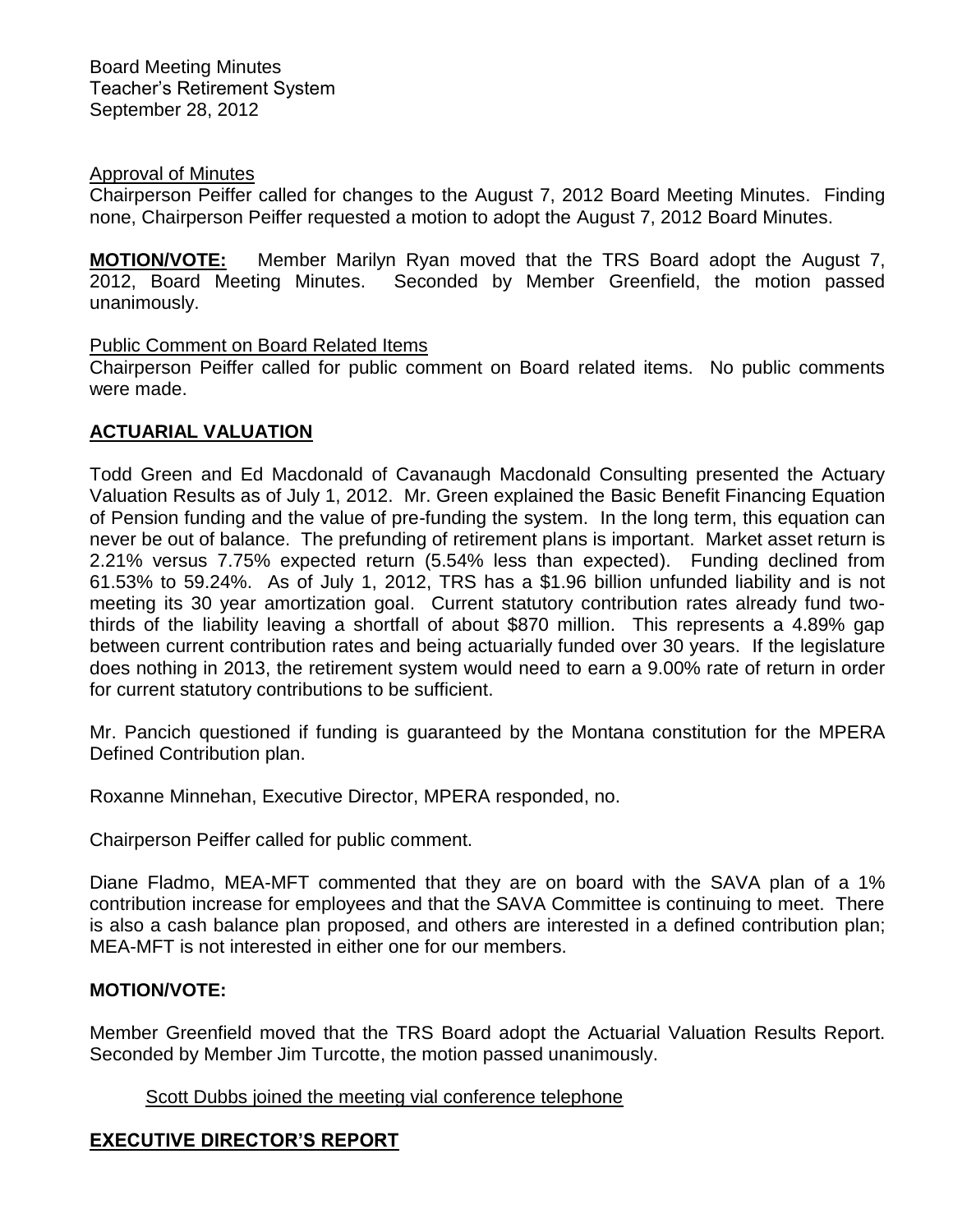### Succession Plan

Executive Director, David Senn presented the Teachers' Retirement System Succession Plan with the changes requested by the Board at the May meeting. The goal of the plan is to ensure a smooth leadership transition in the event a key/critical position becomes vacant.

Member Turcotte questioned if resetting compensation for an employee in an interim position after 6 months is standard or can it be adjusted.

Mr. Senn responded that the salary adjustment could be changed and that the plan has flexibility within the bands set for positions to allow for changes that are approved by the Board.

**MOTION/VOTE:** Member Greenfield moved that the TRS Board approve the Teachers' Retirement System Succession Plan. Seconded by Member Pancich the motion passed unanimously.

## **Funding Policy**

Mr. Senn presented the proposed changes to the TRS Governance Policy on Funding and Benefits.

### Public Comment on TRS Governance Policy on Funding and Benefits

Chairperson Peiffer called for public comment on the Governance Policy on Funding and Benefits. No public comments were made.

**MOTION/VOTE:** Member Ryan moved that the TRS Board approve the changes to the TRS Governance Policy on Funding and Benefits as presented. Seconded by Member Greenfield the motion passed unanimously.

## **2013 Legislative Proposals**

### Funding Proposal

Mr. Senn explained that the TRS funding proposal was currently being studied by the SAVA and Legislative Finance Committees. The goal is to have one proposal that would be introduced by request of the two committees, the Governor's Office and the TRS Board.

That proposal includes annual contributions of \$25 million from state land revenues, one time transfer of excess county retirement funds, together with a 1.0% increase in the member contribution rate with triggers to adjust the member contribution rate as required. The employer contribution rate would not increase. The proposal would also change benefits for TRS members hired after July 1, 2013.

Mr. Senn stated that in an email Bob Vogel, MTSBA had questioned why the employer contribution was not increased.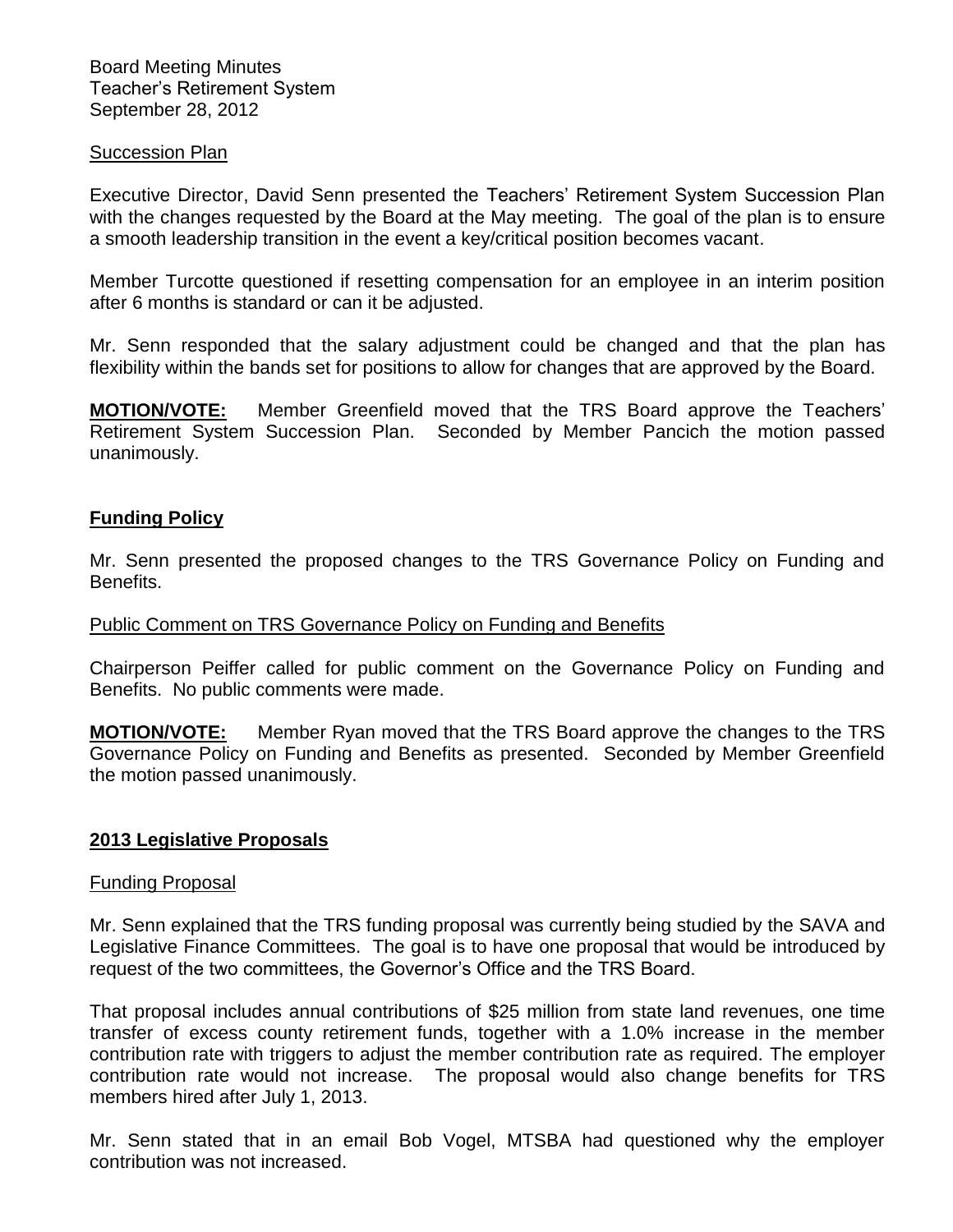Member Greenfield inquired what the triggers are and who can adjust the rate. Denise Pizzini explained that when the system reaches 90% funded the board can reduce the rate, and if the system falls below 80% funding it can go back up an incremental amount. The bill was drafted specifically to have the State take action to increase employer contributions, whether State or School District contributions, in an amount at least equal to that placed on the member.

## Public Comment on Funding Proposal

Chairperson Peiffer called for public comment on the Funding Proposal

Bob Vogel, MTSBA, stated that he was not sure he wanted to bring up questions about employer contributions but he was disappointed to have it off the table and that we should keep it in the mix. Mr. Vogel stated that he feels that it should be in the mix as one of the elements that could potentially be used.

### TRS Housekeeping Proposal

Mr. Senn explained that the Housekeeping proposal clarifies the terms "position reportable to the retirement system" and "termination of employment"; clarifies when a retired member is in "retired member status" and eligible for post-retirement employment; amends terms related to purchases of service to appropriately use terms defined by PERS; clarifies procedural requirements for termination pay; amends the definition of normal retirement age and provides for non-forfeitabilty of benefits upon attainment of normal retirement age as required by IRS qualification standards, and provides for jurisdiction and venue for judicial review of administrative decisions in the first judicial district court.

### Working Retiree – Break in Service

Mr. Senn explained that Ice Miller, Tax counsel for TRS, has recommended the Board propose legislation requiring a 180-day break in service before a TRS retired member would be eligible for post-retirement employment in a position reportable to the retirement system. Currently, a retired member may return to work in a TRS reportable position at any time after the retiree has received at least one monthly benefit payment. A longer break in service is necessary to ensure members have terminated employment as required by the IRS and the retirement system is not making prohibited in-service distributions. TRS would provide specific information to members at retirement of the date on which the retired member may return to work.

The 180-day break in service could begin on either the member's date of termination or the first day following the member's date of termination. Mr. Senn asked if the board preferred using the date of termination, or the first of the month following the date of termination. The board expressed a strong preference for using the date of termination.

### Public Comment on Working Retiree – Break in Service

Mr. Senn commented that Bob Vogel MTSBA questioned whether the break in service would apply to the current provision that allows districts to hire a retired member full-time if they tried but were unable to fill a position with a non-retired member without affecting their retirement.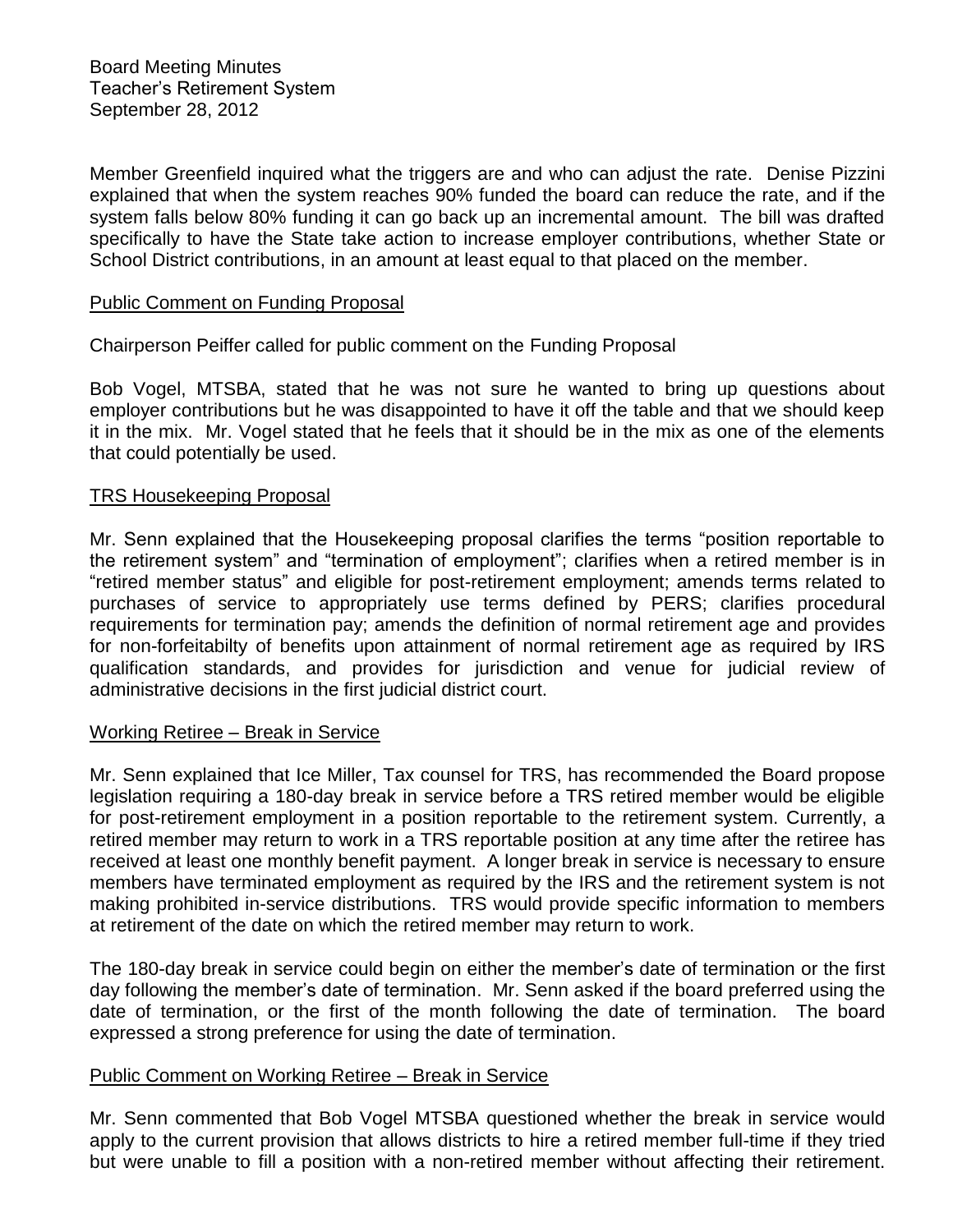Mr. Senn said that the 180-day break in service requirement would not apply to school districts hiring retirees under the current provision (19-20-732, MCA).

Bob Vogel, MTSBA inquired if TRS has any statistics as to how often that has occurred. Mr. Senn responded that there were about 5 in total employed under the current law and most of them had worked for 2 or 3 years. The position must be re-advertised every year and a retiree can work under this provision for a maximum of 3 years in their lifetime.

Bob Vogel asked if there were checks and balances to verify if the advertising and hiring rules are followed. Mr. Senn responded there is a certification form that must be filed with TRS and the Office of Public Instruction.

Bob Vogel stated that he has some reservations as the 180 days does not lineup well with the school year and he is having angst when thinking about circumstances where a school suddenly needs a substitute teacher but the break in service would prevent them from working and the period of need would be now, not later. He understands that the 180-day break in service is a suggestion by the IRS and hopes that another timeframe such as 90 days be considered because it would work better with the school year calendar.

Mr. Senn explained that the IRS does not look at the summer break as a legitimate break in service and therefore Ice Miller has suggested 180 days. Mr. Senn further explained that the proposed legislation includes a specific exception for retirees to be employed as substitute classroom teachers for up to 30 days during the 180-day break in service period.

### Increase University Supplemental Contribution Rate

Mr. Senn explained that we are waiting for the actuaries to complete their cost analysis before we can draft the proposal to increase the University System's supplemental contribution rate. Current law requires the University System to make a monthly supplemental contribution that will amortize their unfunded liabilities by July 1, 2033. The supplemental contribution rate is an employer contribution and is not paid by university employees who participate in TIAA-CREF or current TRS members. That rate is currently 4.72%, and is expected to increase to around 10.5%.

### Other Legislation

Mr. Senn reported that currently there are 19 retirement-related bill draft requests in the legislative bill tracking system, 6 are put forward by legislators, the other 13 are from the TRS Board and MPERA. LC0018 is requested by Senator Dave Lewis and would require PERS new hires to participate in a DC plan. Senator Edward Walker has requested LC0112, titled "Eliminate Retirement Eligibility for Legislators." Senator Art Wittich has requested LC0237 to allow defined benefit plan members to voluntarily transfer/convert to a DC plan. Senator Tom Facey has requested a bill draft Mr. Senn believes will be the MEA-MFT request for a 2% professional retirement option, similar to Senator Barrett's House Bill 189 carried in the last legislature. Senator Ron Arthun has not submitted a formal bill draft request but is working to put together a cash balance plan that would have an employee contribution of 7.15% and a guaranteed interest rate of 5%, with a 100% match at the time of retirement.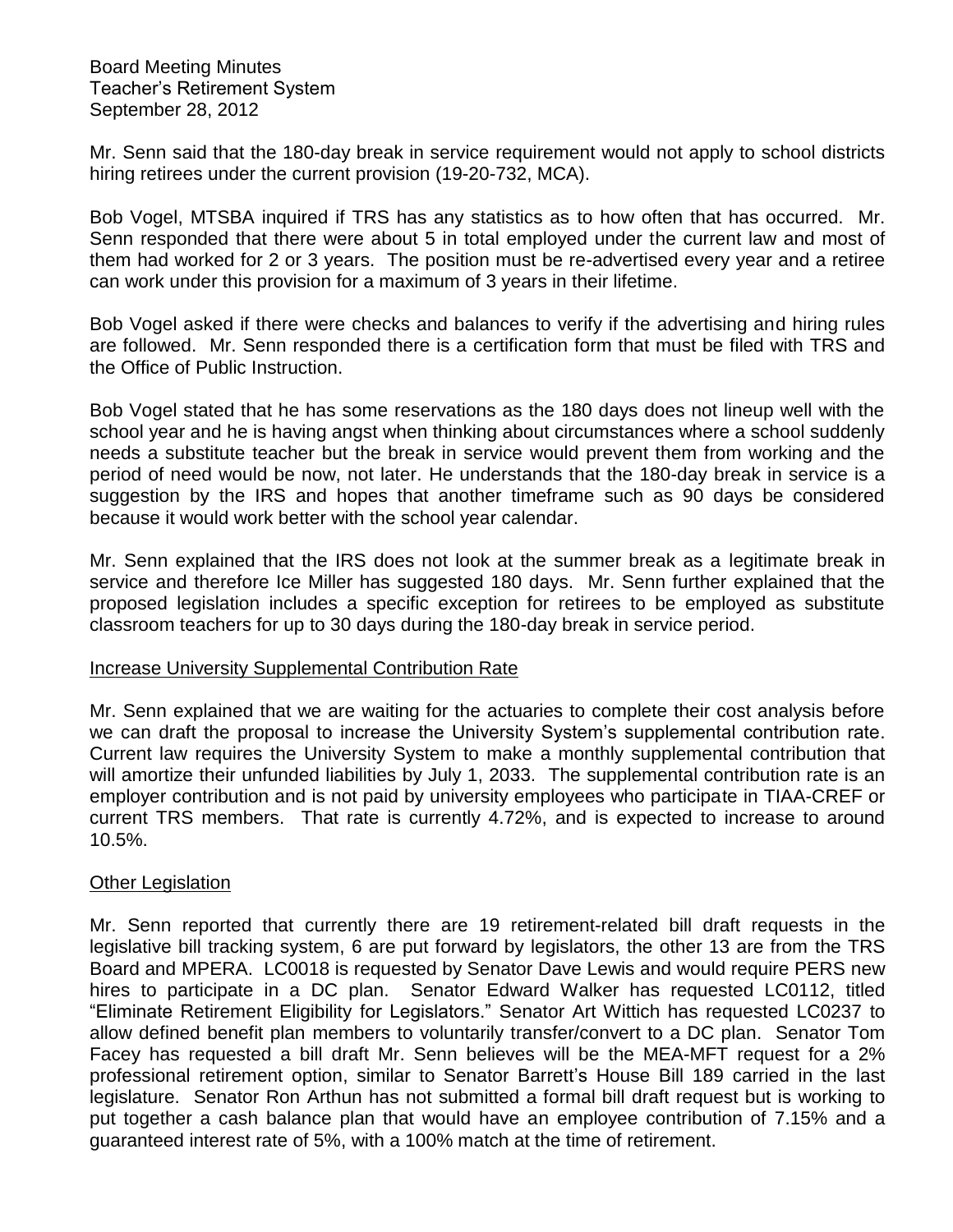## Public Comment on Legislation

Bob Vogel commented that MTSBA's preference at this time is for the TRS plan with adjustments as suggested by TRS with employee and employer contribution increases and outside revenues to address the system shortfall. He stated that he feels a defined contribution plan is definitely not the way to go. The School Boards Association has concerns about a twotiered system that is dramatically different from the current TRS. The \$25 million in State Land revenue looks like an answer. MTSBA does not have its own bill and is glad to work with TRS on their bill.

Diane Fladmo, MEA-MFT, will be presenting a bill similar to HB 189, so that they have another option but they do support the TRS bill.

### Legislative Communication Plan

Mr. Senn with Emma MacKenzie, Communication Manager, presented a draft TRS Communication Plan for the 2013 Legislative Session. Mr. Senn went over the planned outreach meetings. Member Turcotte suggested creating a set of talking points to help when presented with the chance to speak about TRS. Ms. MacKenzie asked for suggestions for champions so we can send those talking points out to different people to talk to their communities.

# **LEGAL COUNSEL'S REPORT**

# NAPPA Conference Report

Denise Pizzini thanked the Board for allowing her to attend the conference because it is the best professional conference she has attended. The Commissioner of the SEC and others discussed SEC actions this year in light of the anticipated Dodd-Frank regulations, which are moving slowly. Action has been taken on only 2 items this year in comparison to 58-60 over prior years. Even with the slow rate of action in general, there continues to be discussion on the public pension plans as "too big to fail," which hints at additional regulation. The ethics portion of the conference included discussion about the role of in-house counsel in administrative proceedings and recent lawsuits asserting due process violations related to counsel representing the retirement system in administrative proceeding and then representing the Board in its decision making process. TRS has previously revised its processes based on the same concerns, so may be somewhat ahead of the curve. There was discussion about use of social media. Plans that use social media extensively have not indicated adequate consideration for member privacy, which is an issue. The NAPPA attorneys generally do not appear to support broad use of social medial as they see little upside and tremendous potential legal downside to its use. Tammy Rau commented that they had the same response at the GFOA conference. Ms. Pizzini went on to explain that in the small and medium plan group plan segment the discussion was about current political atmosphere and its meaning for pension plans. Overall sense was an anticipation of another legislative season with strong pushes to abandon defined benefit plans in favor of defined contribution plans and the coercive tactics being considered in some states to get current plan members to elect to move to a defined contribution. There was discussion about the municipal bankruptcy issue and what that means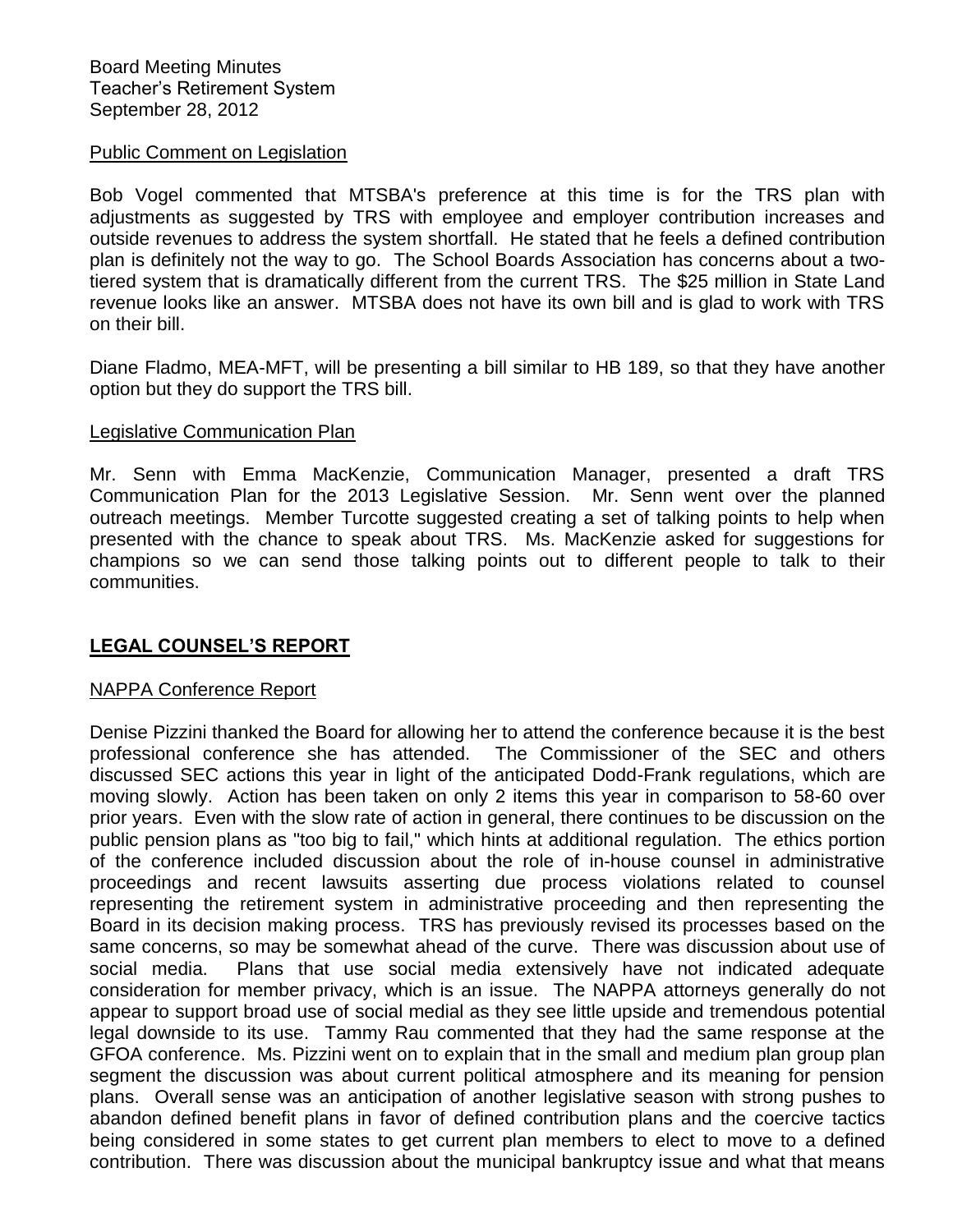for pension plans. A recent court decision in California held that the pension plan contribution obligations of municipalities filing for bankruptcy are not preeminent to other creditor claims. The court determined that the bankruptcy law supersedes contract rights of members. Bond disclosure requirements and the new GASB standards were explained and discussed. There was also conversation about the proposed federal regulations defining "governmental plan." Ms. Pizzini was a panel member discussing TRS's written comments to the proposed rules, which take issue with the fact that school districts would likely not be deemed to be political subdivisions of the state under the rules. That would mean that school district's affiliated entities, such as special education cooperatives, curriculum consortiums, etc., would not be eligible to participate in the retirement system. Ice Miller conveyed that the IRS has received thousands of comments on the planned definitions and will now be having meetings to discuss those comments. The implementation of final rules is likely far down the road.

### Summary of Legal Issues

TRS has not yet received a decision from Judge Langton in the Mavencamp matter.

Curt Drake will likely be contacting Board Members soon to schedule a determination hearing time for pending motions in the Walsh matter.

Ms. Pizzini advised the Board that they would receive, approximately a month in advance of the next board meeting, materials related to an informal board review of a final TRS staff determination in a matter pertaining to, Edward Zabrocki, a superintendent who was retired from Yellowstone Public Elementary School District in 2007. Ms. Pizzini further advised the Board that, in reviewing the materials, they will be made aware of facts regarding the interrelationship of the Yellowstone Public Elementary School District, which is wholly contained within the boundaries of the Yellowstone Boys and Girls Ranch, and a private high school operated by the Boys and Girls Ranch. In reviewing the Zabrocki matter, it became apparent that teaching and administrative services for the two legally distinct educational entities have been routinely commingled with service time for both entities reported to TRS. There are potential IRS qualification issues related to participation in TRS by employees of a private school. TRS continues to work with the public school district and the Yellowstone Boys and Girls Ranch, the OPI, and tax counsel to address this matter

Ms. Pizzini reported that on September 4, 2012, the MT Supreme Court issued a ruling in a contested case matter from MPERA. The Supreme Court held, essentially, that MPERA was subject to Montana law that provides for a standard temporary restraining order issued in divorce cases in Montana even though MPERA was not a party to the restraining order. The Court held that a beneficiary designation change made by the member during the pendency of his divorce, removing his spouse as his beneficiary, was void.

TRS will be equally bound by the Court's decision, and it will result in the need for changed administrative practices to prohibit members from removing spouses as beneficiaries while a divorce is under way, as it also currently allows beneficiary designation changes without question. Tammy Rau reported there were approximately 460 active members who changed beneficiaries from a spouse to something other than a spouse in the last year and a half to two years. Staff continues to consider the best administrative practices for addressing the Court's decision.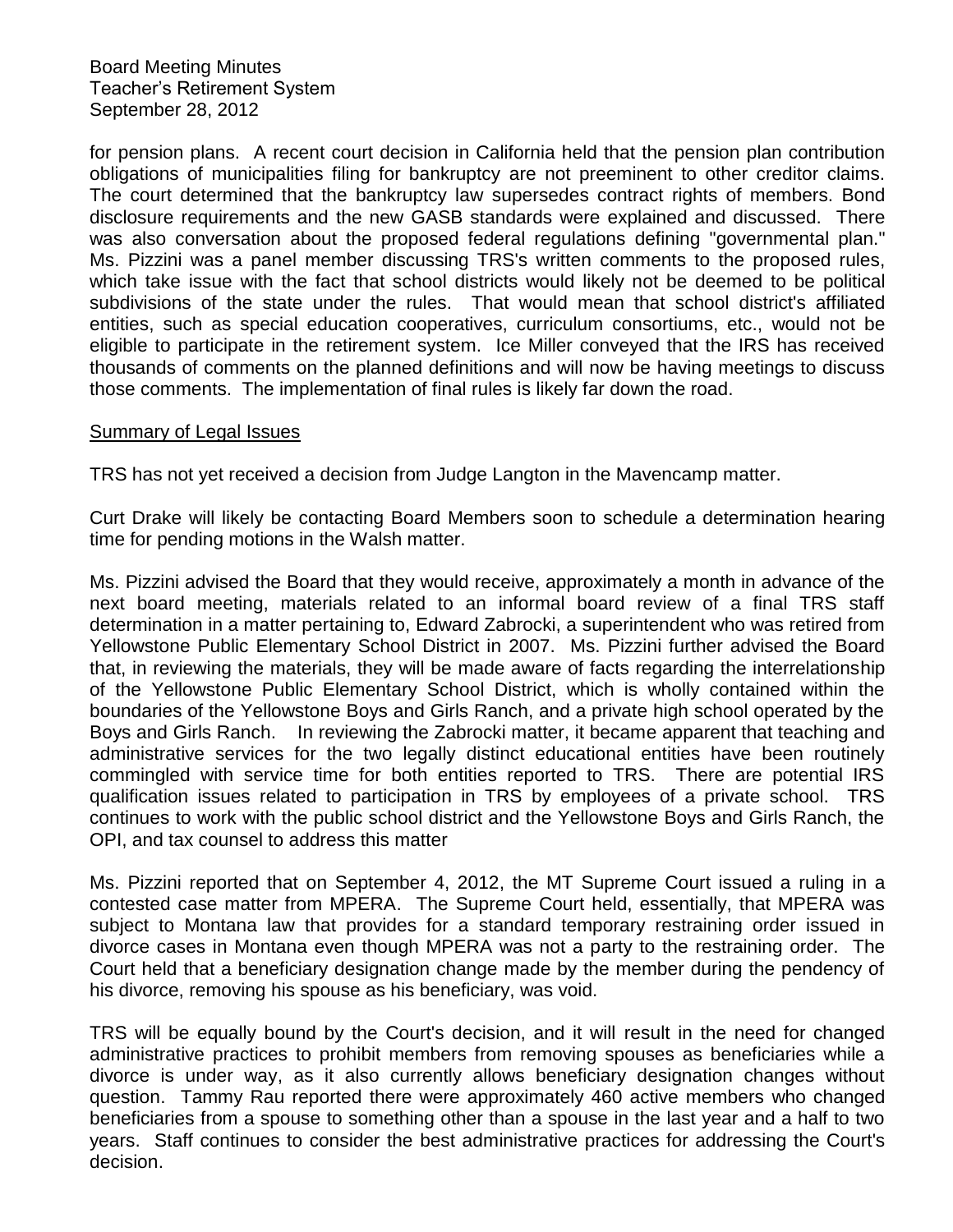Ms. Pizzini reported that she has been working on reviewing policies organizing policies according to the Policy on Policy recently adopted by the Board. She indicated there are policies that don't require substantive amendment but need to be titled and numbered correctly, and questioned whether the Board had any reservations about allowing the Board Chair to sign off on these technical revisions without the Board having to review the policies. The Board felt that the Board should review any governance policies that are being changed, even if the changes are not substantive.

# **ADMINISTRATIVE BUSINESS**

## Member Email Subscription Services

Staff recommended TRS contract with MailChimp to manage electronic communications. Mr. Senn reported the cost of the recommended service would not require a budget amendment and over time, TRS should save money by using the Email service. Emma MacKenzie commented that the Email service would have a "subscribe" and "unsubscribe" button so members could control what they receive. The contact information entered by the TRS member would be used to update the TRS database to avoid sending information as both email and regular mail to the same member. The program offers a setup for different categories and TRS can track different information to help target the recipients. The service is provided in blocks of "pay as you go" pricing that TRS would purchase as needed.

**MOTION/VOTE:** Member Turcotte moved that the TRS Board approve the use of Email Subscription Service as recommended. Seconded by Member Greenfield the motion passed unanimously.

### Scott Dubbs left the meeting

### Backup System for Database

Mr. Senn asked the Board for a budget amendment of \$12,746.72 to cover replacement of the TRS backup and disaster recovery system. The cost covers the purchase of a new disk-to-disk backup server and purchase of backup software to provide real-time backup of servers, workstations and the FileNet document database. TRS has outgrown the current backup system that was implemented 3 years ago. The current backup system does not work well with the TRS system. The system that is proposed is a Dell system with four times TRS's current capacity and is expandable.

**MOTION/VOTE:** Member Turcotte moved that the TRS Board approve the Budget Amendment as recommended. Seconded by Member Ryan the motion passed unanimously.

# Personnel/Policy Committee Report

Mr. Senn presented a proposal to approve a pay adjustment for employees who were hired before the pay freeze and have not received an increase, or have only received a longevity adjustment or the one-time \$450 adjustment. This proposal is in response to the Board's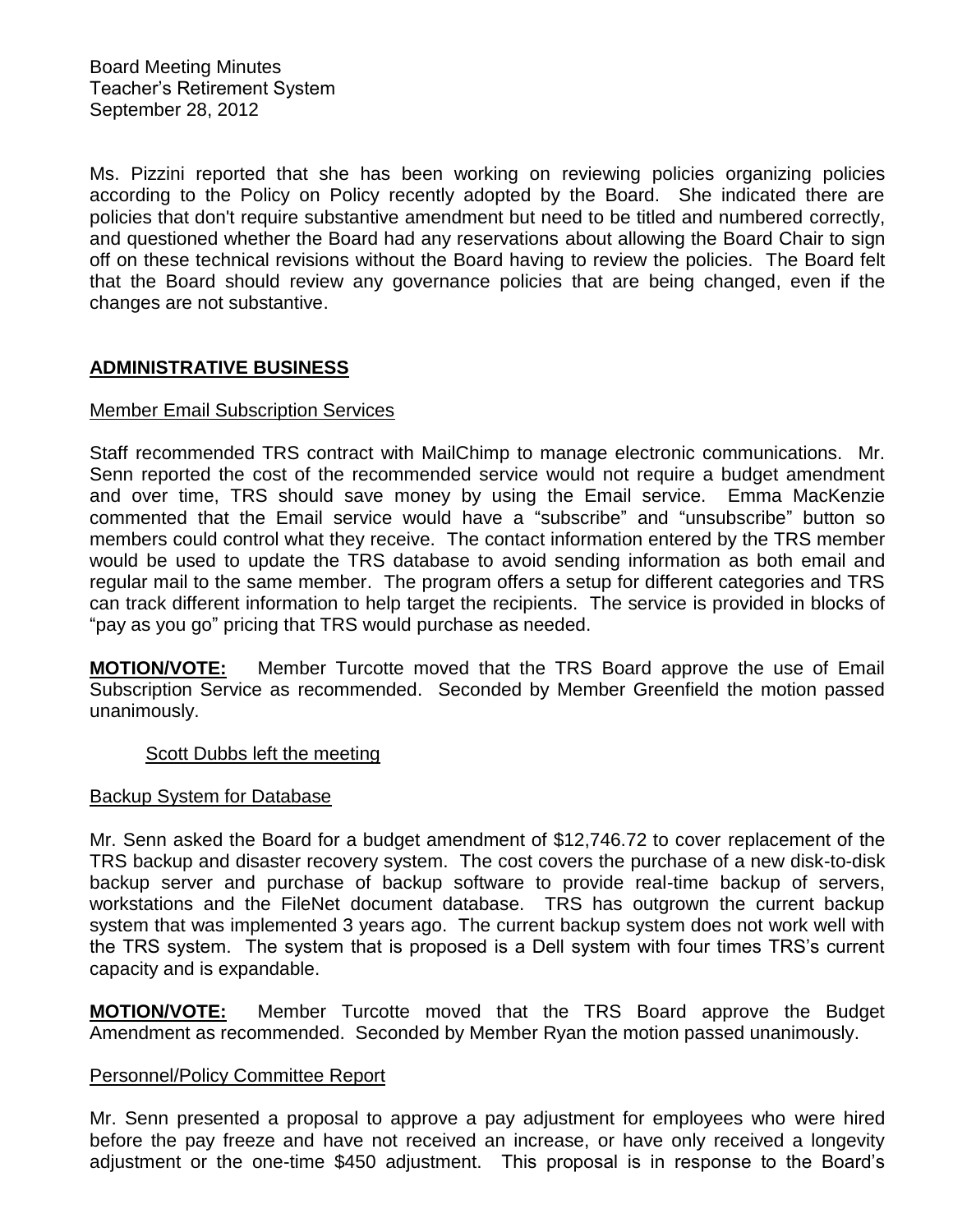request at the May 2012 Board meeting to look at staff hired before the pay freeze. The suggested \$1.25 per hour increase for the eight eligible employees effective September 24, 2012 would be an average increase of 5.36%. The total annual cost would be approximately \$25,800, including benefits. Mr. Senn opted out of the pay increase at this time which would lower the cost of the increases by approximately \$3,000. The amount is within the current TRS budget.

**MOTION/VOTE:** Member Turcotte moved that the TRS Board approve a \$1.25 increase for the eligible employees, excluding the Executive Director. Seconded by Member Pancich the motion passed unanimously.

## Public Comment

Karla Scharf thanked the Board for their support

### Investment Report

Member Turcotte presented the investment report. Notable activity was the international portfolio has been moved from individual managers to index managers. Mr. Turcotte voted against this move. A large portion of the domestic portfolio has also been moved to an index. The rationale is that the cost of hiring index managers is cheaper. Mr. Turcotte feels that even though it is cheaper there is no control over hired index managers because the same companies do not stay in that index. Mr. Turcotte did not feel that the amount of money being saved justifies the lack of performance. There is still some active management.

BOI is also going through the procurement process to engage an investment consultant.

### Oracle Conversion Status Report

Mr. Senn updated the Board on the database conversion process from the current RMS database to the Oracle system. The full data conversion was completed on September 8, 2012. The next phase is to move the application software. This phase should be in place and be tested by the first of the year and then a proposal will be brought forward to convert that to a new web-based system. This will be an additional cost of approximately \$1 million. The other option would be to buy a new system. MPERA is currently purchasing a system that is costing \$8 million. Mr. Senn recommended hiring a project manager to do an evaluation, provide the board with recommendations, and cost estimates. This is approximately a 2-year project. The Oracle database will cost approximately \$5,000 more a year.

### PRISM Conference Report

Mr. Bush had submitted a written report, as he was unable to attend the board meeting. The PRISM conference was informative and Mr. Senn reported that Rick Bush noted that meeting with peers and other IT people was very valuable.

### GFOA Conference Report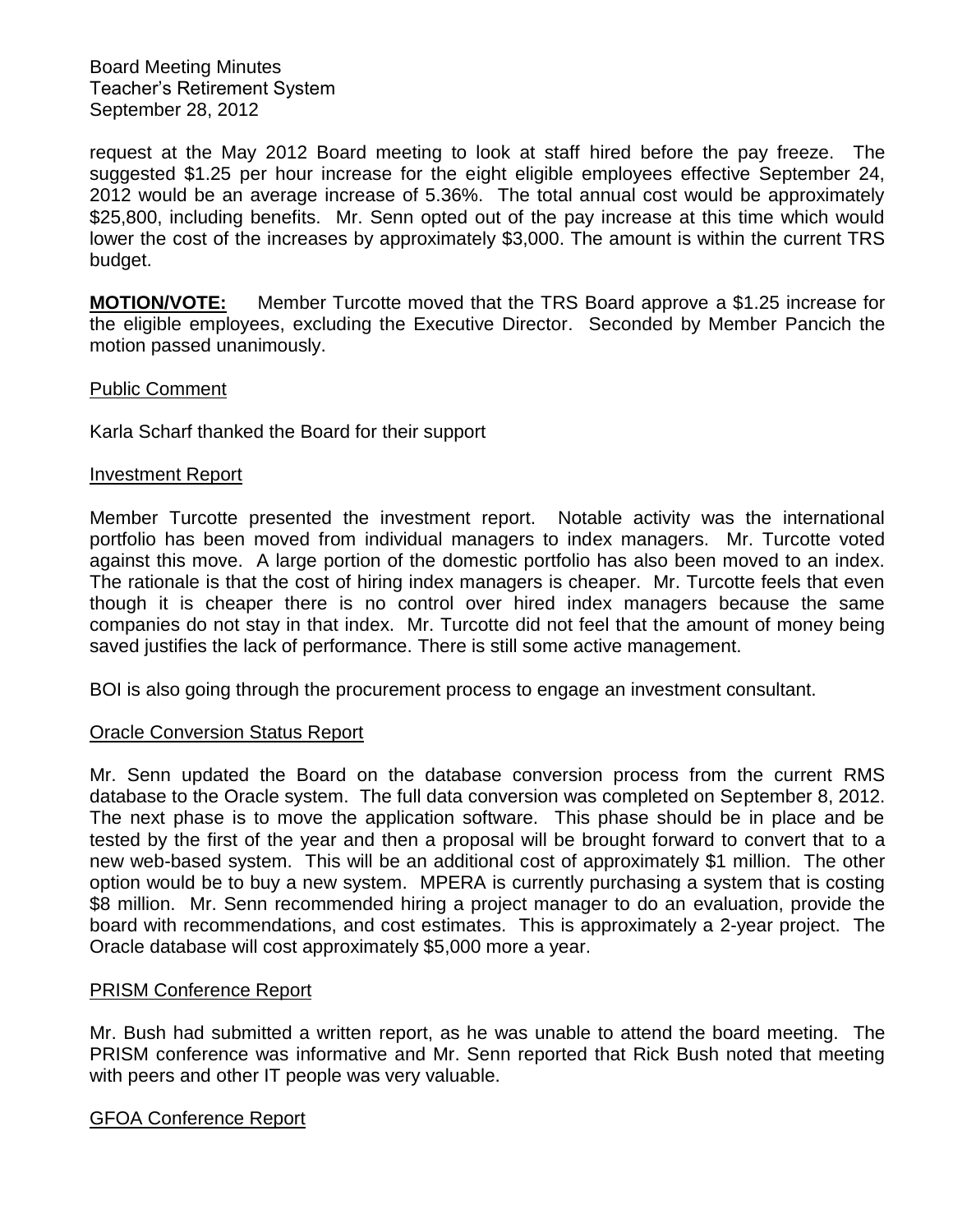Tammy Rau reported on The GFOA Conference that she attended. The conference was timely in the area of the funding policy that TRS adopted today as well as plan design and what should and should not be in a defined benefit plan. Emphasis on making sure to communicate with key stakeholders and getting them involved early and as often as possible. They also looked at communication plans and what should and should not be included in a communication plan. They discussed the different forms to use making sure to keep in mind, place, gender, age and roles when communicating.

The conference was very good and Tammy expressed her gratitude in being able to attend.

# Financial Statements, Budget, Delinquent Agency & Travel Reports

Dan Gaughan, Accounting/Fiscal Manager presented the TRS financial reports. The Balance sheet is a snapshot of one day at the end of the month so some assets do not appear. Some of our investment values are down from last year. The changes in fund balance for the first two months show contributions being slightly better than last year but the investment earnings are down. Benefits are increasing each year. The investment revenues biggest difference is in the securities. Administrative expenses are similar to last year. Contracted expenses are up because of the Oracle Conversion. The amount that the state accounting system, SABHRS, budgeted for was reduced giving TRS a \$14,236 savings. At this time, we do not have any delinquent agencies. There are a few trips planned for seminars in Billings, Stevensville, and Whitefish.

# Next Meeting Date

Chairperson Peiffer asked if there were any conflicts with the proposed December 7, 2012 Board meeting date. Mr. Senn also commented that the proposed dates for 2013 might change with developments during the legislative session. There were no conflicts with the December 7, 2012 date.

# **APPLICATIONS AND BENEFIT ADJUSTMENTS**

# Regular, Survivorship, Adjustment, and Corrections

Mr. Senn reported that there were approximately 650 applications this year which is similar to last year.

# **CLOSED MEETING**

# **DISABILITY APPLICATIONS**

# Executive Session to Discuss Disability Applications

Chairperson Peiffer directed the meeting to be closed at 1:25 PM to discuss and review disability applications since the individual's right to privacy pertaining to their application for disability benefits clearly exceeds the merits of public disclosure.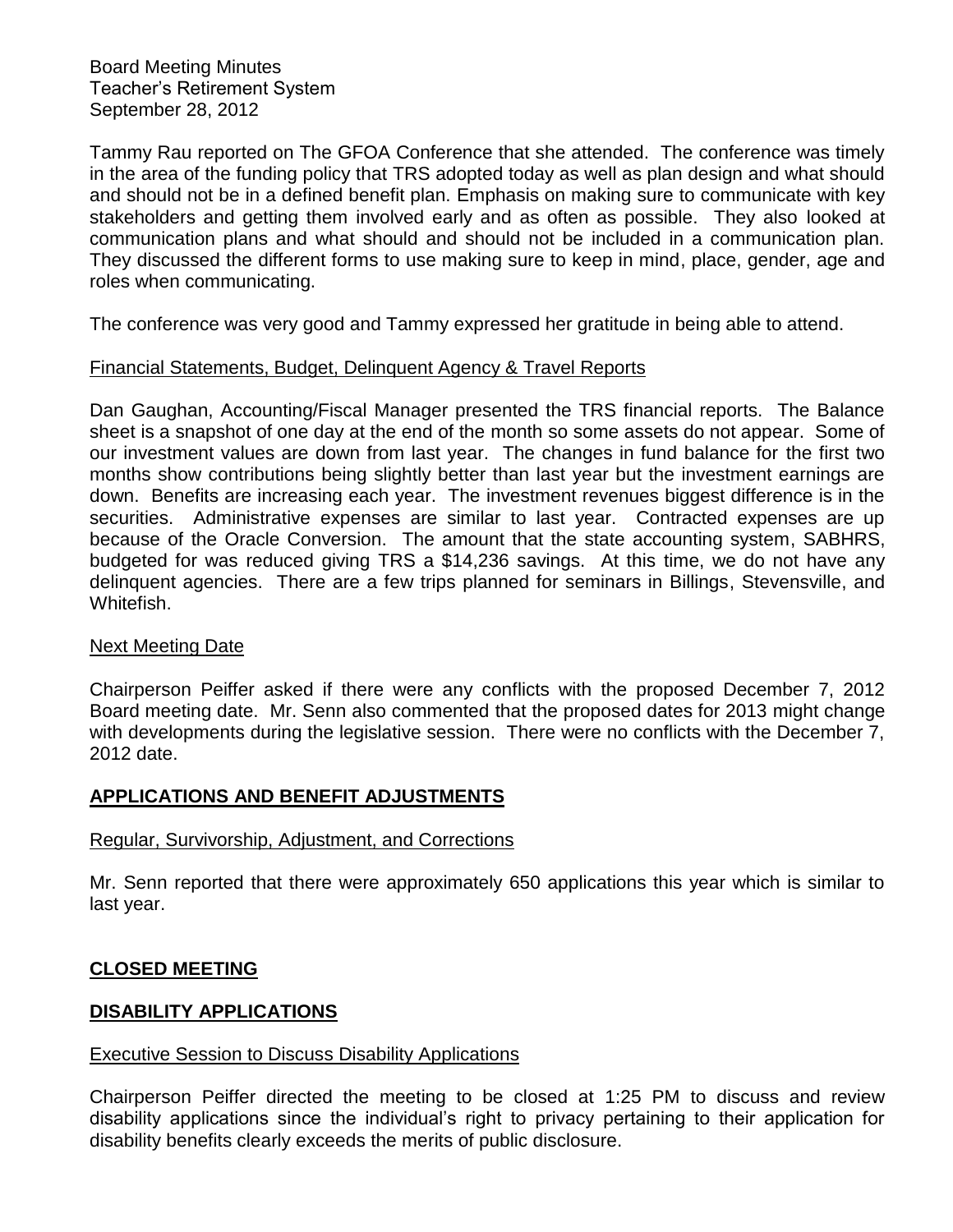# **OPEN MEETING**

## Applications for Disability Retirement Benefits

## **MOTION/VOTE:**

Mr. Pancich moved to approve the disability retirement request for Ms. Jane E Brinkman. Ms. Ryan seconded, motion passed 4-0.

Mr. Turcotte moved to approve the disability retirement request for Mr. James N Ehlers. Mr. Pancich seconded, motion passed 4-0.

Mr. Pancich moved to approve the disability retirement request for Ms. Tanya L Gray. Ms. Ryan seconded, motion passed 4-0.

Mr. Pancich moved to approve the disability retirement request for Ms. Diane R Lehman. Ms. Ryan seconded, motion passed 4-0.

Mr. Turcotte moved to approve the disability retirement request for Ms. Cheryl A Storey. Mr. Pancich seconded, motion passed 4-0.

### **ELECTION OF OFFICERS**

Keri Peiffer called for election of Chair and Vice-Chair. Ms. Peiffer asked that because of her changed situation she not be considered for either position, as she did not feel she could commit the needed time.

**MOTION/VOTE:** Member Pancich moved to nominate Jeff Greenfield to the position of Chair. Seconded by Member Ryan, the motion passed unanimously. Jeff Greenfield abstained.

**MOTION/VOTE:** Member Turcotte moved to nominate Robert Pancich to the position of Vice-Chair. Seconded by Member Greenfield, the motion passed unanimously. Robert Pancich abstained.

### Committee Appointments

Chairperson Peiffer appointed Marilyn Ryan to the Personnel/Policy committee to fill the vacancy left by Darrell Layman resignation from the Board.

### **ADJOURNMENT**

**MOTION/VOTE:** Member Pancich moved to adjourn the meeting. Seconded by Member Greenfield, the motion passed unanimously.

There being no further business, the meeting was adjourned at 1:50PM.

Chairperson **Example 19**